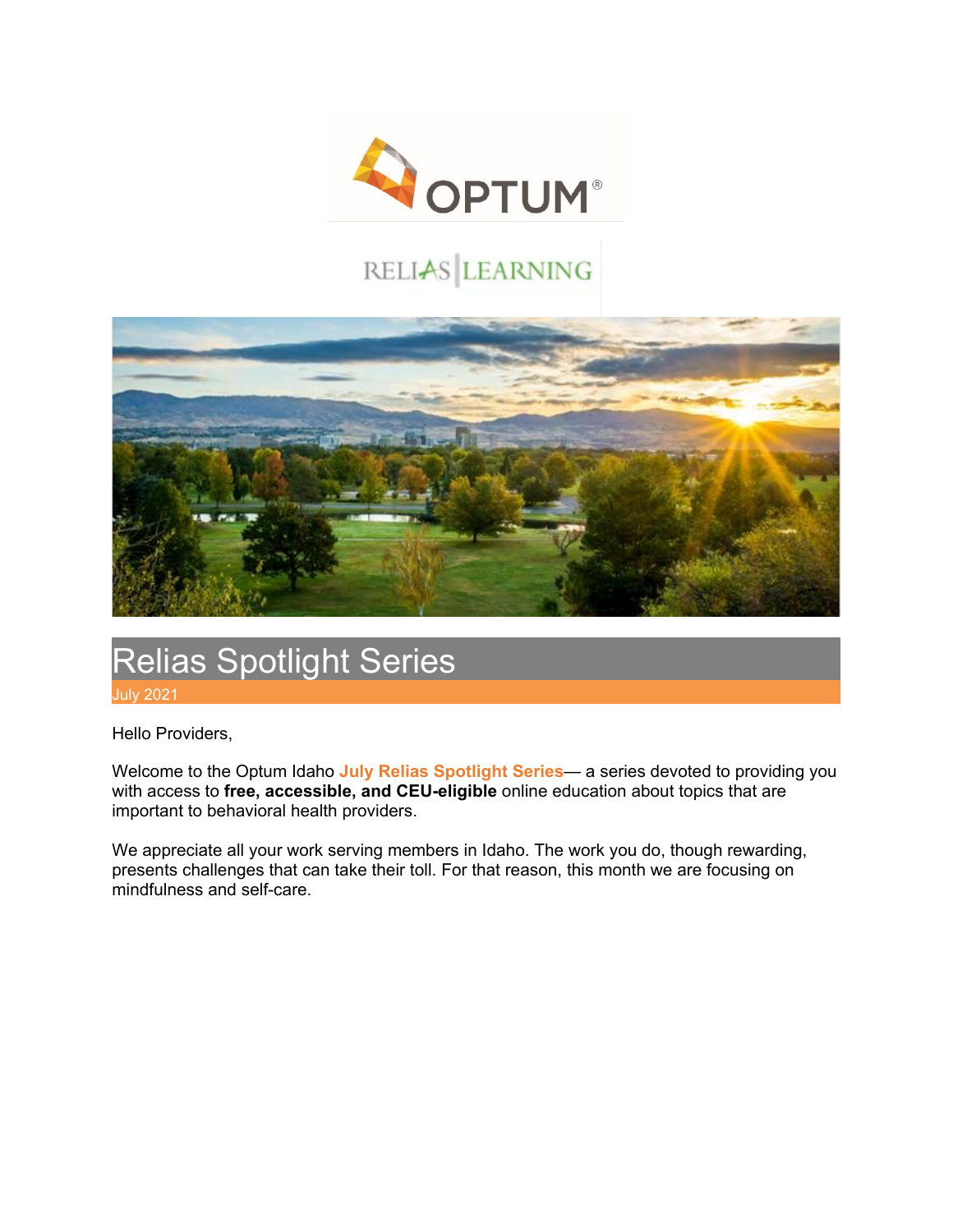



#### **What is mindfulness?**

Mindfulness is a process of being aware of and present in our current environment, thoughts and emotions without becoming distracted or overwhelmed. Mindfulness can be practiced and developed to promote our own well-being and self-care.

# **Developing mindfulness:**

The opportunities to develop mindfulness abound. An easy way to practice is to pay attention to your five senses: Touch, sight, hearing, smell and taste. In any moment, intentionally notice what is presented through your senses without judgment. Allow yourself to become aware of what your senses have to offer.

- Notice the texture of the things in your surroundings or pressure of your body being pulled down by gravity.
- Examine the kaleidoscope of colors, lighting and patterns in your environment.
- Listen to the various sounds around you while noticing the other sounds that may have been previously overshadowed.
- Breathe deep the various scents around you.
- Enjoy a drink or bite to eat while fully focusing on its flavor.



Similar to our senses, our awareness of thoughts and emotions can be an opportunity to practice mindfulness.

- Allow thoughts and emotions to come and go without becoming distracted by any one in particular. The goal is to act as an observer.
- Be understanding with yourself if you catch yourself focused on a particular thought or emotion. Acknowledge it and attempt to allow the thought and emotion to move on thus creating an opportunity to be mindful of others. Allow your thoughts and emotions to come and go like clouds in the sky.

## **Self-Care:**

As providers, we are often the last on our list for care. Self-care is crucial if we are to be present and able to show-up for the important work we do. Additionally, self-care reduces burnout and fatigue.